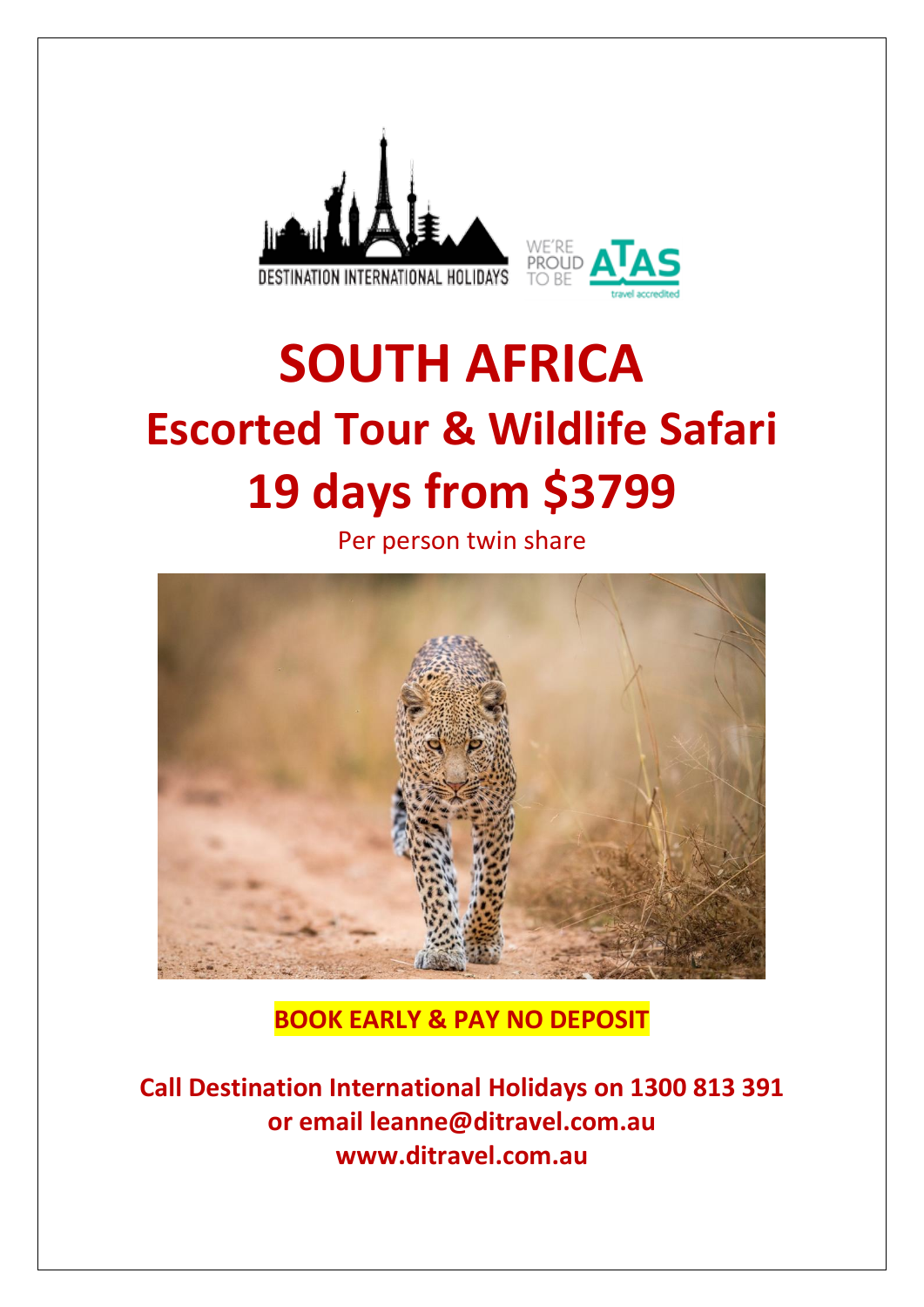# **Departs Johannesburg on Mondays in 2021**

# **Tour Package Includes:**

- 18 nights lodge style accommodation in South Africa & eSwatini
- Daily breakfast and other meals as indicated in the itinerary
- Guided wildlife walks & game drives with experienced guides
- St. Lucia Estuary game viewing cruise
- English-speaking tour guide throughout the tour
- All entrance fees and activities, as per the itinerary

# **Excluded:**

- International flights please contact us for an airfare quote
- Visa fees (if applicable)
- Airport transfers
- Travel insurance (essential)
- Meals not indicated in the itinerary
- Drinks, snacks and other personal expenses (e.g. laundry)
- Tips for guide & driver
- Any other items not mentioned above

*Subject to confirmation by the hotels & local operators. Booking conditions & cancellation fees apply.*

# **Call Destination International on 1300 813 391 for enquiries & reservations.**

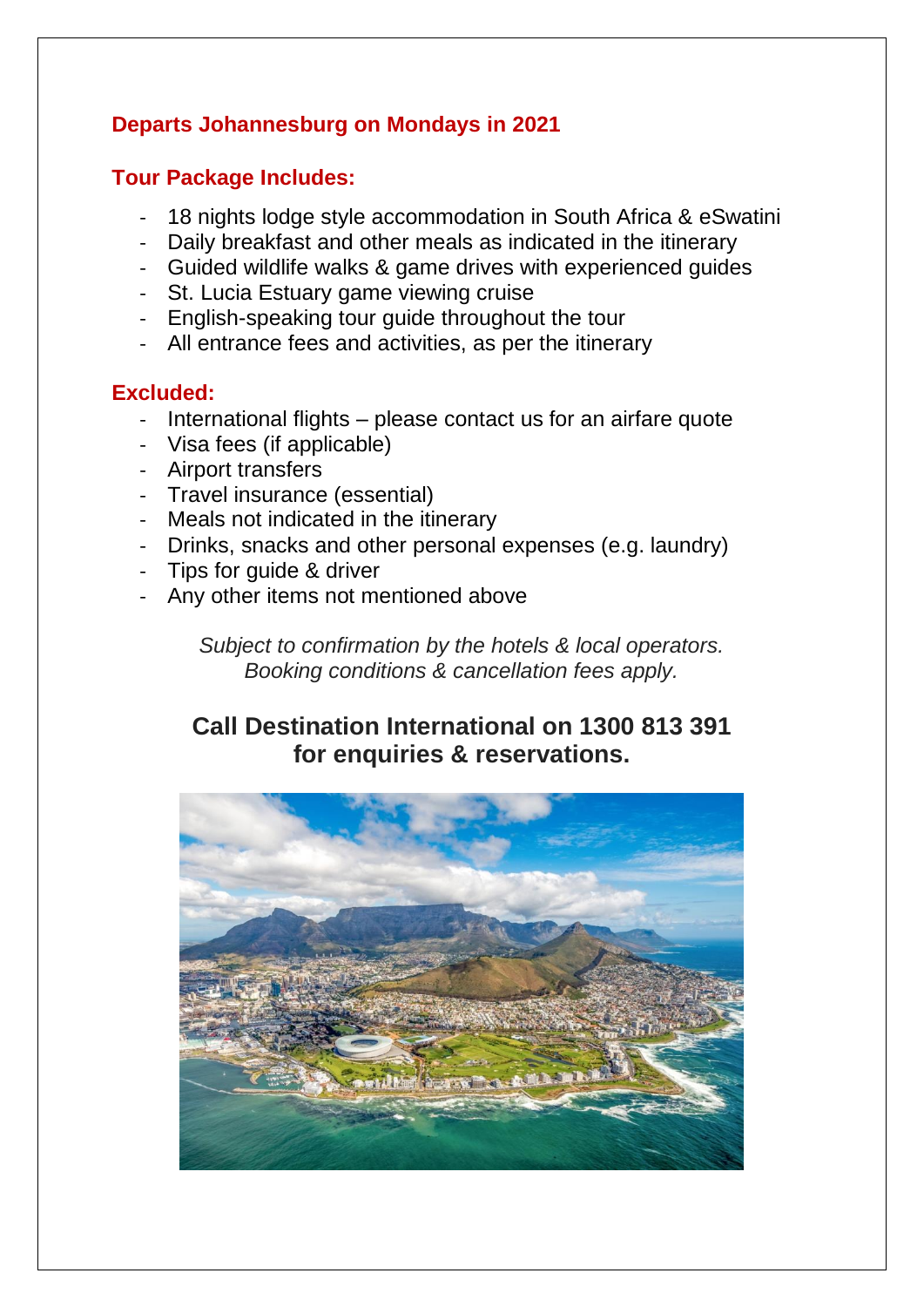# **Tour Itinerary:**

#### **DAY 1: Arrive Johannesburg**

Arrive in Johannesburg and be transferred to Greenfire Lodge, a beautiful thatched lodge that is the perfect place to relax and unwind, and to prepare for the adventure ahead! **Overnight:** Johannesburg

#### **DAY 2: Greater Kruger National Park**

The first stop on your journey is at the historic town of Dullstroom for brunch. Afterwards, you will continue on down the picturesque Drakensberg escarpment and into the untamed Lowveld. The road is filled with scenic beauty, from mountain passes to the Acacia trees scattered across the African bushveld. In the afternoon you will arrive at the Greater Kruger National Park, an area where animals roam naturally and unrestricted. Being on a privately owned reserve allows you the freedom to explore the wilderness in search of a variety of animals both on foot and in open game drive vehicles. Tonight you will stay at the Greenfire Bush Lodge, a tented lodge that blends into the bush and offers comfortable beds, ensuite bathrooms, a refreshing splash pool, and stunning views over wilderness. Dinner tonight will be a traditional meal cooked over an open fire. **Overnight:** Balule Game Reserve, Kruger National Park **Meals:** Breakfast, Dinner

#### **DAY 3: Greater Kruger National Park**

As is custom in the bush, you'll start the day with a light breakfast of coffee and rusks before embarking on a guided game walk within this "big five" game area. Explore the area and see the wonderful wildlife that inhabits the region. An experienced guide and/or tracker will lead all walks. Return to the lodge later in the morning for a sumptuous brunch, after which you will have some time to relax and enjoy the serenity of the surrounding wilderness. In the afternoon, you will be taken on an open vehicle game drive which develops into an extensive night drive, all the time searching for animals. Being in the bush at night provides you with a unique opportunity to see nocturnal animals. This evening you'll enjoy a hearty bush "braai" cooked on an open fire. **Overnight:** Balule Game Reserve, Kruger National Park **Meals:** Breakfast, Dinner

#### **DAY 4: Panorama Route to Hazyview**

After enjoying a hearty breakfast in the morning, you will set off to explore the highlights of the Panorama Route. The first stop will be to view the impressive Blyde River Canyon, then on to Bourke's Luck Potholes, God's Window and the cozy little town of Graskop for lunch. In the afternoon you will be treated to stunning views as you descend the Kowyn Pass towards Greenfire Lodge Hazyview, a log cabin built spectacularly on stilts in the indigenous forest on the banks of the Sabie River where you will be spending two nights. **Overnight:** Hazyview

**Meals:** Breakfast, Dinner

#### **DAY 5: Hazyview to Kruger**

At sunrise, you will be taken to another area of the Kruger National Park for a full day of game viewing. Slowly traversing in search of the many animals that inhabit this area, enjoy the high vantage point and comfort of the well-equipped vehicle. Your guide will take the time to explain the behaviour of the animals that you will see in this fascinating environment. Although most of the day will be spent game viewing, you will also be taken to various designated sites to stretch your legs, enjoy brunch, and wander around. **Overnight:** Balule Game Reserve, Kruger National Park **Meals:** Breakfast, Dinner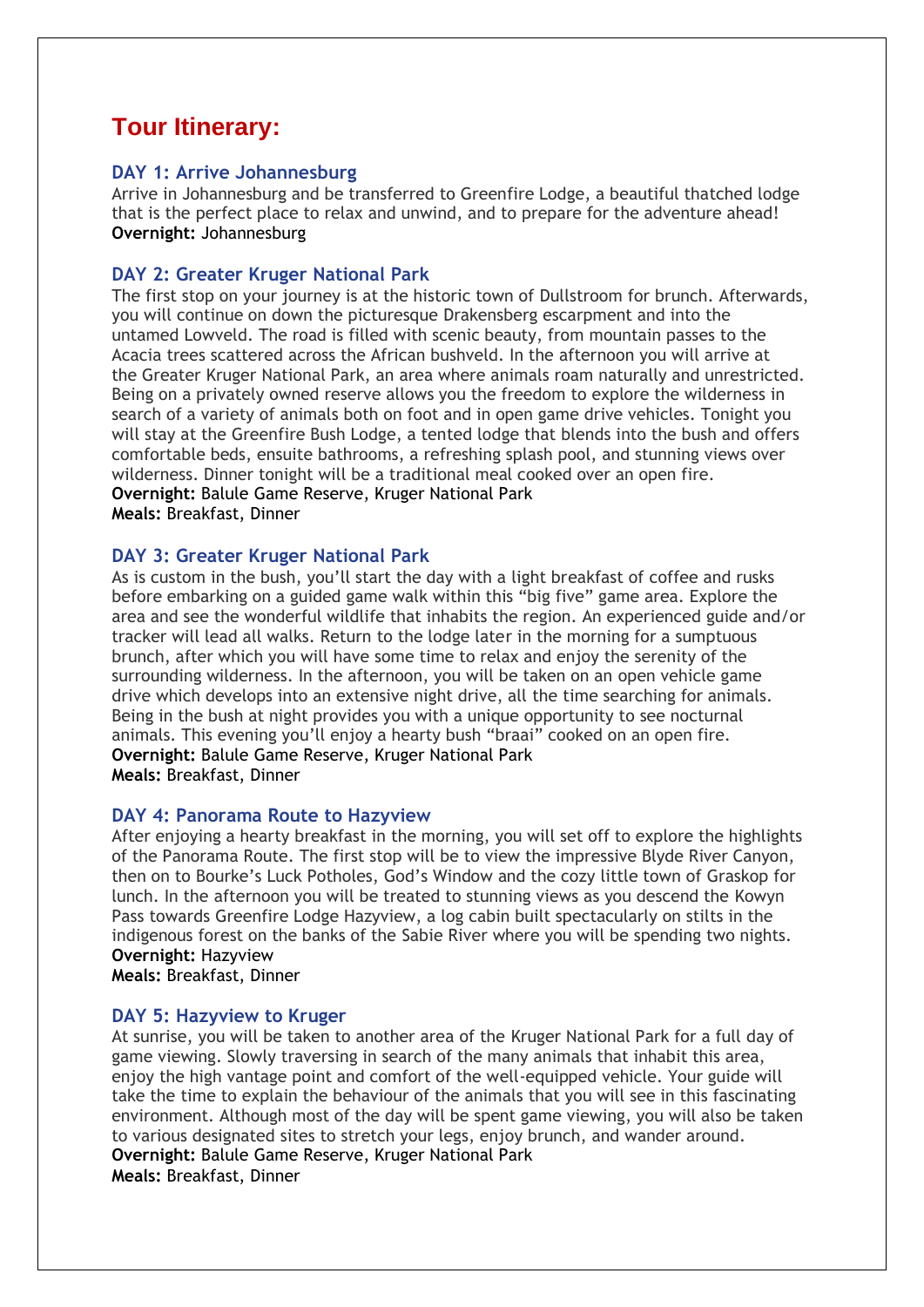#### **DAY 6: Swaziland**

Bright and early in the morning, you will be taken to the Kingdom of the Swazi. A small landlocked country, Swaziland is rich in culture and natural beauty. Your journey takes you into spectacular scenery and past numerous traditional homesteads surrounded by vast fields of sugarcane. First destination is Sibebe Rock, a granite mountain rising some 350m above the Mbuluzi Valley. Spend some time here at the foot of the mountain while your guides explain more about the history and beliefs surrounding Sibebe. Late afternoon you will be driven a short distance via the capital city of Mbabane to your accommodation. **Overnight:** Mbabane

**Meals:** Breakfast, Lunch, Dinner

#### **DAY 7: Zululand**

Today you will voyage along winding roads through Swaziland and cross back into South Africa in the late morning. After completing the border formalities you will enter Zululand, an area once ruled by the infamous Shaka Zulu. The reserves in this area are lush and offer protection to a variety of indigenous animals including black and white rhinos. This afternoon you will enjoy a game experience that will allow you to appreciate the fauna and flora of the Zulu Kingdom.

#### **Overnight:** Zululand

**Meals:** Breakfast, Lunch, Dinner

#### **DAY 8: Drakensberg**

Traveling inland today, you will pass through a tranquil region of rolling hills. But don't be fooled – this region has hosted many historic wars fought over time by the Zulus, the Boers (pioneer settlers), the British, and many others fighting for a stake in Africa. Today's lunch stop will be at one of the famous battlefields in the area, where you will have time to learn a bit more about this fascinating time in South Africa's history. In the afternoon you will reach the majestic Drakensberg mountain range, also known as the "Barrier of Spears" where you will visit one of the largest vulture colonies in the world, and will have the chance to view some of the ancient Bushman Paintings found in the area. Upon reaching the foothills, you will be transferred to a 4×4 vehicle to enjoy an exciting drive on mountain tracks high up to the Greenfire Lodge Drakensberg. Guests are also welcome to skip the drive and walk up the mountain to the lodge.

#### **Overnight:** Drakensberg

**Meals:** Breakfast, Lunch, Dinner

#### **DAY 9: Drakensberg free day**

Enjoy a day of hiking, exploring, and enjoying the wonders of this national heritage site. **Overnight:** Drakensberg **Meals:** Breakfast, Lunch, Dinner

#### **DAY 10: Dolphin Coast**

It's time to head towards the Indian Ocean. Your journey today will take you through the rolling hills and natural beauty of the Natal Midlands to the Nelson Mandela Capture Site for a short visit. From there, you will continue down to Dolphin Coast, where you will be spending the next two nights.

**Overnight:** Umdloti **Meals:** Breakfast, Dinner

**DAY 11: Dolphin Coast free day**

Today is a free day for you to explore scenic Dolphin Coast. Spend the day soaking up the sun and beach, or stroll through the village and explore some local shops and restaurants. **Overnight:** Umdloti **Meals:** Breakfast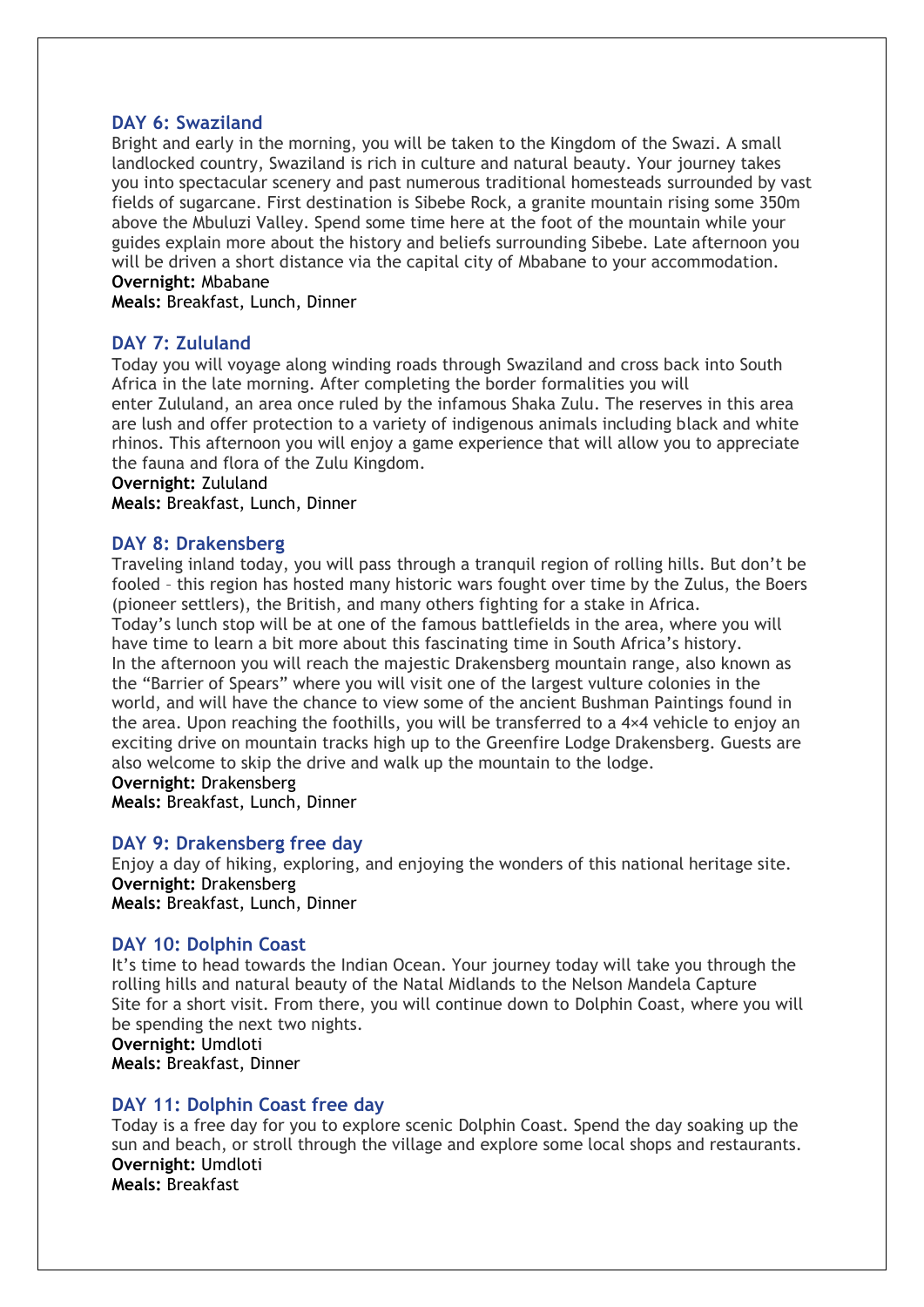#### **DAY 12: Wild Coast**

Setting off early, today you will pass through the outskirts of Durban and follow the coast south into an area that can only be described as one of the highlights of the tour – the Wild Coast. Formerly an independent homeland, there has been little development in this area, resulting in the preservation of unspoiled beaches, natural estuaries, rolling grassland, and a tapestry of traditional Xhosa villages.

#### **Overnight:** Lambazi Bay

**Meals:** Breakfast, Lunch, Dinner

#### **DAY 13: Wild Coast free day**

Spend a full day exploring this rugged but stunningly beautiful area. Your guide will take you on an extended hike along this stretch of coastline that offers some of the best hiking routes in the country. Alternatively, you can choose to relax on the private beach in front of the lodge or to swim in a nearby waterfall.

#### **Overnight:** Lambazi Bay

**Meals:** Breakfast, Lunch, Dinner

#### **DAY 14: Frontier Country**

Leaving the lush coastal forests behind, your journey will take you to what is known as the "Frontier Country", a region that was settled in the 1820s by European immigrants and that was the host to many frontier wars. The road is defined by scattered hills and deep valleys with distant glimpses of the ocean. You will spend the night in comfortable accommodation overlooking the city of Grahamstown.

**Overnight:** Grahamstown

**Meals:** Breakfast, Lunch, Dinner

#### **DAY 15: Garden Route**

Entering the renowned Garden Route today, your first stop will be at the Tsitsikamma Coastal National Park. Located in a marine reserve, enjoy a short hike offering spectacular views. Enjoy a walk along the rugged coast and over the suspension bridge spanning the Storms River, where you will be spending the night.

**Overnight:** Storms River **Meals:** Breakfast, Lunch, Dinner

#### **DAY 16: Knysna**

Departing from Storms River, you will make your way to the beautiful town of Knysna, where you will spend the night. **Overnight:** Knysna **Meals:** Breakfast

#### **DAY 17: Travel to Cape Town**

Today you will be taken through the wonderful lakes of the Garden Route, before following the "Whale Route" through Hermanus and around the Hottentots Holland Mountains. Arriving in Cape Town – also known as the "Mother City" – in the late afternoon, you will check into your accommodation which is conveniently situated in the beautiful suburb of Sea Point.

**Overnight:** Cape Town **Meals:** Breakfast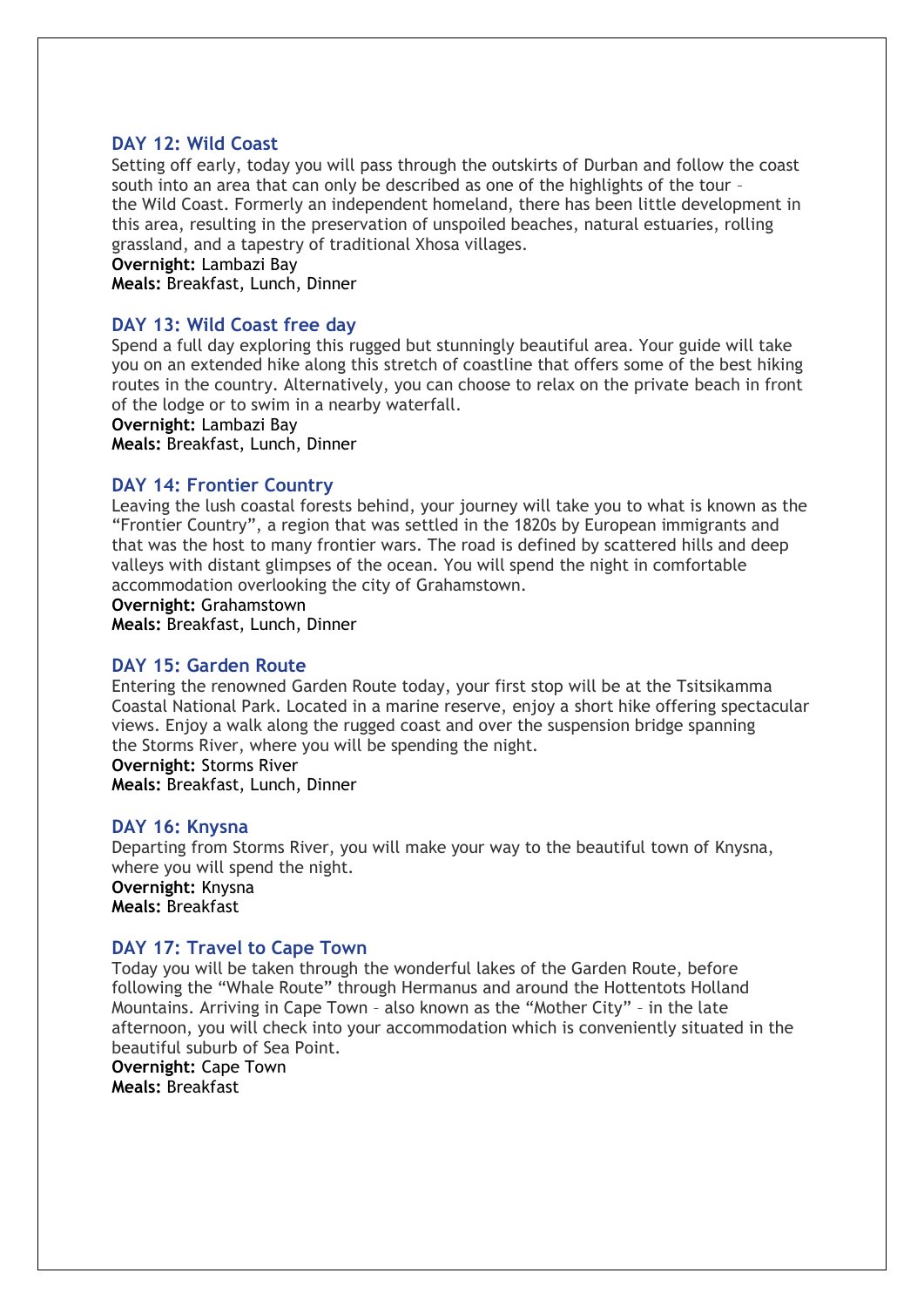#### **DAY 18: Cape Town**

Undoubtedly one of the most beautiful cities in the world, today you will be taken on a journey to explore all that the stunning city of Cape Town has to offer. Visit Cape Point National Park, Hout Bay, the Cape of Good Hope, and a vineyard for a taste of the local wine. You will also have a chance to hike up Table Mountain. Spend the evening at leisure. **Overnight:** Cape Town **Meals:** Breakfast

#### **DAY 19: Cape Town**

Your tour finishes in Cape Town today. **Meals:** Breakfast

**Please note: The day by day descriptions published are intended as an indicative guide only. Travel by nature is unpredictable. Weather patterns, road conditions, public holidays, animal migrations, travel restrictions and a multitude of other factors may necessitate itinerary changes that ultimately are for the client's benefit. It is essential that clients are flexible and open minded in this regard.**

## **Not ready to go home yet?**

**We can help you see more of Africa and extend your holiday with great travel deals.**

# **Call Destination International on 1300 813 391 for enquiries & reservations.**



ATAS Accreditation Number: A10718

ATAS vets travel agents against strict criteria to ensure they meet certain standards, are reliable and professional businesses. ATAS agents need to meet high levels of business discipline, training, compliance with Australian Consumer Law and compliance with a strict code of conduct – ensuring your piece of mind when booking travel.

We have met these stringent requirements in order to become nationally accredited. Our accreditation means we are the best in the industry, credible and a professional business that takes pride in its staff being expertly trained. This means you can book your travel knowing you're in the safe hands of a trusted and reputable travel agent.

Further information can be found at<http://www.atas.com.au/>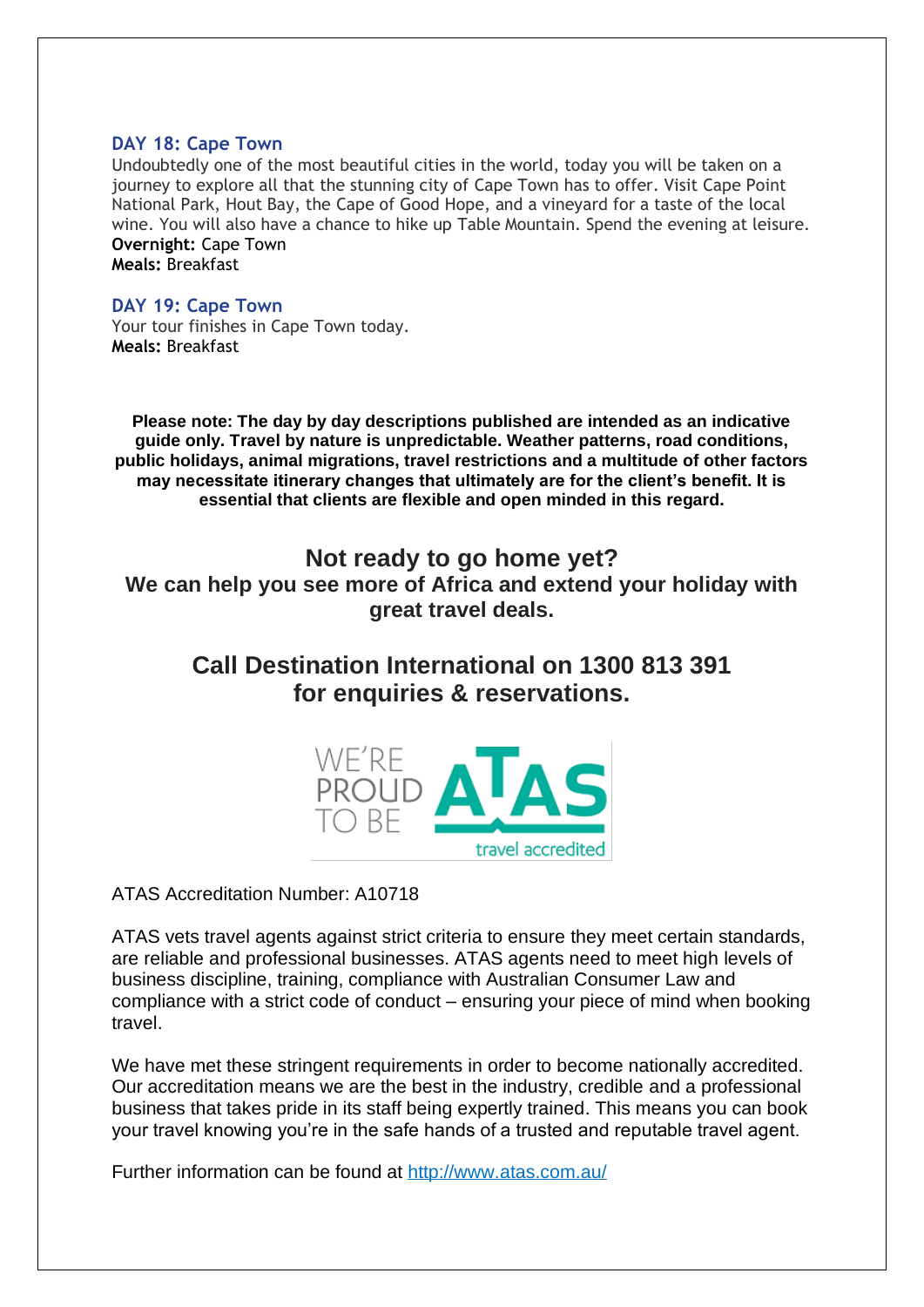### **Affordable Holidays - HOW DO WE DO IT???**

We go directly to our overseas suppliers to source the best possible price and holiday for you. That's why our holidays are so affordable! There are many overseas operators that currently do not sell their holidays in Australia and we have approached these reputable businesses to represent them in our country. These travel professionals offer exceptional service and tours at just the right price. If you think you are paying too much for your travel arrangements, please give us a call, we will do our best to find you a holiday that fits within your travel budget.





#### **DESTINATION INTERNATIONAL HOLIDAYS BOOKING CONDITIONS Please read this information prior to making your reservation**

#### **BROCHURE VALIDITY**

The information presented in our brochure is correct to the best of our knowledge, but is subject to change without notice. Changes can occur with respect to prices, itineraries, duration of holidays, service standards, tour content, airfares and schedules. This is out of our control. Please ensure you advise details of your requirements at the time of booking.

#### **GOODS AND SERVICES TAX (GST)**

The Australian GST does not apply to international travel. Any service fees, courier, cancellation and amendment fees are subject to GST. You will be charged GST where applicable.

#### **DEPOSIT**

A deposit is required to confirm your booking (varies depending on package booked). Receipt of deposit will be taken as an understanding by Destination International Holidays that the customer has checked their confirmed travel arrangements and has read and agreed to the terms and conditions.

#### **FINAL PAYMENT**

Payment in full must be made no less than 120 days before travel, unless required earlier by any supplier.

#### **PRICES**

All prices for our tours are advised in Australian Dollars (\$AUD). They are based on airfares, schedules and tariffs at the time of printing. Destination International Holidays reserves the right to vary the cost of the tour, taxes and airline prices if necessary by reason of currency fluctuation, cost increase, or airfare increase. All prices are subject to confirmation from local tour operators. Once full payment has been received by Destination International no surcharges in respect to currency fluctuations will be applied.

#### **ITINERARY CHANGES**

Destination International Holidays reserves the right to amend the itinerary for reasons such as service requirements, road or weather conditions or unforeseen circumstances. Where a change is of a significant nature, it will be advised to our customers in writing. Destination International Holidays reserves the right to substitute hotels, lodges, inns and camps with properties of similar standard

#### **AMENDMENT FEES**

Any deviation to packages advertised or quotes will incur a fee of \$150 per person.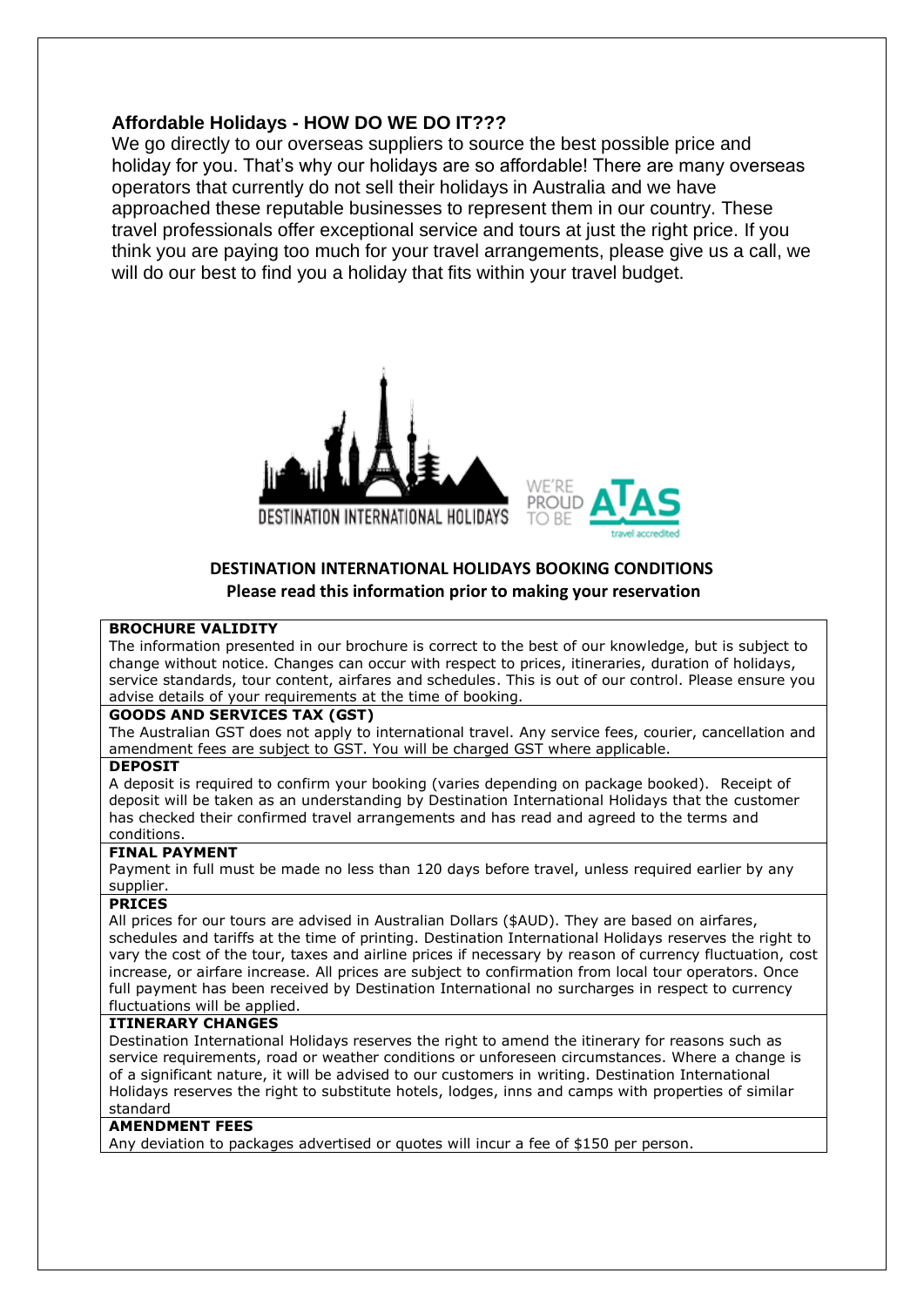Should you need to alter your confirmed reservations, there will be an automatic fee charged of \$150 per amendment or transaction, plus any new arrangements made. Additionally, there may be cancellation fees levied by the tour operator or fees may be applicable where arrangements have been pre-purchased.

In addition, we charge

- \$50 per person for all airline seat reservations and baggage charges plus any airline fees.
- \$100 per person for all Tourist visa processing plus the cost for the visa fee.
- \$75 per person to reissue any travel documents lost in the mail.
- \$100 per person to process travel insurance claims and provide a statement for your insurance company.
- \$50 per person travel document printing fee

#### **CANCELLATIONS**

This office will charge a 15% cancellation fee on all refundable portions of a cancelled tour. All tour cancellations must be received in writing.

Cancellation fees will be levied relative to the amount of notice given as follows:

| Days Notice   90 or more |                                            | $90-75$   74-65   64-1 |      |
|--------------------------|--------------------------------------------|------------------------|------|
|                          | Loss of Deposit and 50% loss of fare   75% | 85%                    | 100% |

The above are Destination International Holidays cancellation fees. Airlines and Tour Operators may have additional fees. Transfer of a confirmed booking to another tour or departure date is deemed a cancellation of the original booking. There will be no refund for cancellation of unused services on or after commencement date. Please note that employees of any overseas suppliers are not authorised by Destination International Holidays to make any undertakings to our clients in respect of refunds or other matters.

#### **ACCOMMODATION**

There will be variations in the size, standard and presentation of rooms and facilities within the one hotel. This is beyond the control of Destination International Holidays.

#### **CLAIMS**

If you encounter any problems on your holiday, you should try and solve it directly with the supplier whilst overseas. If it is not possible to do so, please submit your claim in writing within 30 days of completing your Destination International Holidays arrangements.

#### **TRAVEL INSURANCE**

You must be insured for the duration of your trip. You need comprehensive travel insurance to cover cancellation, health requirements, luggage and additional expenses. Insurance policies rarely cover for loss of cash.

#### **PASSPORT, VISA & VACCINATIONS**

You must familiarise yourself with any visa and health requirements that may be applicable in the countries you are visiting. You are responsible for all entry/exit health and any other documents required by laws, regulations, orders, demands or requirements of countries visited or transited. Please note that passport and visa requirements are not the responsibility of Destination International Holidays. We will not be held liable for any loss or expense due to the failure to comply with the above. We recommend that you be in possession of a passport valid for at least 6 months beyond your intended stay overseas.

#### **CONSULAR ADVICE**

Official travel advice issued by the Australian Department of Foreign Affairs and Trade is available by calling 1300 555 135 or visiting their web site [www.dfat.gov.au.](http://www.dfat.gov.au/) You must review this information both prior to making your booking and prior to departure.

#### **TOUR CONDITIONS**

Destination International Holidays does not itself provide carriage services, accommodation, transport or tours. Destination International Holidays acts as an agent for the "Service Providers"). All products and services provided by Service Providers are provided on those Service Providers own terms and conditions which may include limitations and exclusions of liability. All bookings with Destination International Holidays and all tickets, vouchers, receipts, coupons, exchange orders and other like documents issued to the client, are subject to each Service Providers terms and